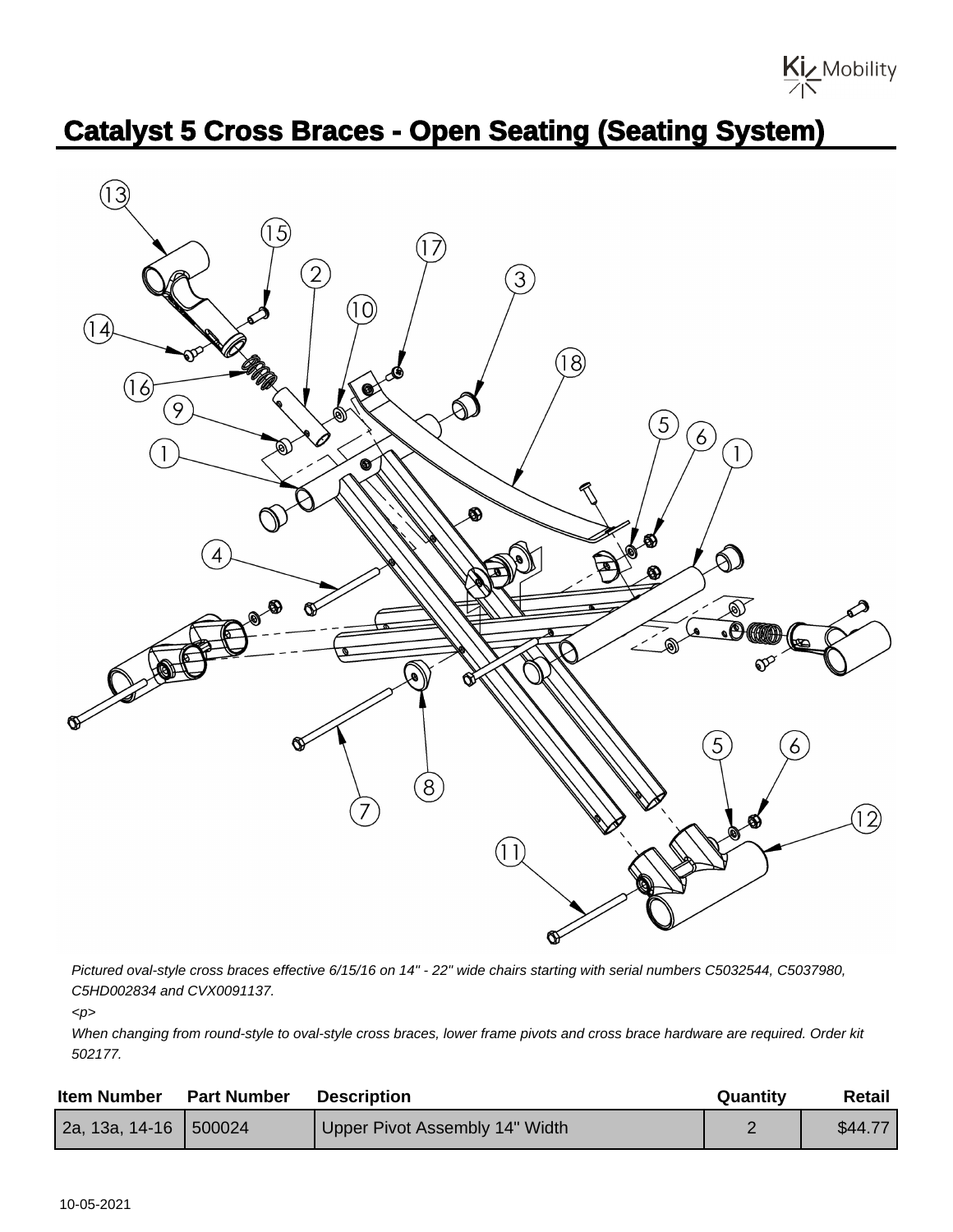| <b>Item Number</b>       | <b>Part Number</b> | <b>Description</b>                                                                    | Quantity        | <b>Retail</b> |
|--------------------------|--------------------|---------------------------------------------------------------------------------------|-----------------|---------------|
| 2b, 13b, 14-16           | 500025             | Upper Pivot Assembly 15" Width                                                        | $\overline{2}$  | \$44.77       |
| 2c, 13b, 14-16           | 500026             | Upper Pivot Assembly 16" Width                                                        | $\overline{2}$  | \$44.77       |
| 2d, 13b, 14-16           | 500027             | Upper Pivot Assembly 17" Width                                                        | 2               | \$44.77       |
| 2e, 13b, 14-16           | 500028             | Upper Pivot Assembly 18" Width                                                        | $\overline{2}$  | \$44.77       |
| 2f, 13b, 14-16           | 500029             | Upper Pivot Assembly 19" Width                                                        | $\overline{2}$  | \$44.77       |
| 2g, 13b, 14-16           | 500030             | Upper Pivot Assembly 20" Width                                                        | $\overline{2}$  | \$44.77       |
| 2h, 13b, 14-16           | 501479             | Upper Pivot Assembly 21/22" Width                                                     | $\overline{2}$  | \$44.77       |
| 4-8, 11, 12              | 107296             | Lower Frame Pivot and Catalyst Oval-Style Cross<br>Brace Hardware Kit 14" Wide (Pair) | $\mathbf 1$     | \$37.55       |
| $4 - 12$                 | 502177             | Lower Frame Pivot and Catalyst Oval-Style Cross<br>Brace Hardware Kit (Pair)          | $\mathbf{1}$    | \$44.97       |
| 1a, 3                    | 003353             | Seating System Cross Brace 14" Wide CAT                                               | 1               | \$150.57      |
| 1b, 3                    | 003354             | Seating System Cross Brace 15" Wide CAT                                               | 1               | \$150.57      |
| 1c, 3                    | 003355             | Seating System Cross Brace 16" Wide CAT                                               | $\mathbf{1}$    | \$150.57      |
| 1d, 3                    | 003356             | Seating System Cross Brace 17" Wide CAT                                               | 1               | \$150.57      |
| 1f, 3                    | 003357             | Seating System Cross Brace 18" Wide CAT                                               | $\mathbf 1$     | \$150.57      |
| 1g, 3                    | 003358             | Seating System Cross Brace 19" Wide CAT                                               | 1               | \$150.57      |
| 1h, 3                    | 003359             | Seating System Cross Brace 20" Wide CAT                                               | 1               | \$150.57      |
| 1i, 3                    | 003360             | Seating System Cross Brace 21" Wide CAT                                               | 1               | \$150.57      |
| 1j, 3                    | 003361             | Seating System Cross Brace 22" Wide CAT                                               | 1               | \$150.57      |
| 3                        | 101162             | 7/8 OD End Plug BLK                                                                   | $\overline{2}$  | \$1.71        |
| $\overline{\mathcal{A}}$ | 100660             | M6 x 80mm CLS8.8 DIN931 HHCS ZC                                                       | $\overline{2}$  | \$1.58        |
| 5                        | 100746             | M6 Flat Washer Blk Zn                                                                 | 3               | \$1.58        |
| 6                        | 100658             | M6 Nylock Nut Blk Zn                                                                  | 5               | \$1.05        |
| $\overline{7}$           | 100678             | M6 x 110 CLS8.8 DIN931 HHCS ZC                                                        | 1               | \$2.63        |
| 8                        | 002807             | <b>Cross Tube Saddle CAT</b>                                                          | $6\phantom{1}6$ | \$1.58        |
| 9                        | 100880             | 1/4" Plastic Spacer                                                                   | $\overline{2}$  | \$2.63        |
|                          |                    | Not used on 14" wide chairs                                                           |                 |               |
| 10                       | 105019             | 3/16" Plastic Spacer<br>Not used on 14" wide chairs                                   | $\overline{2}$  | \$0.53        |